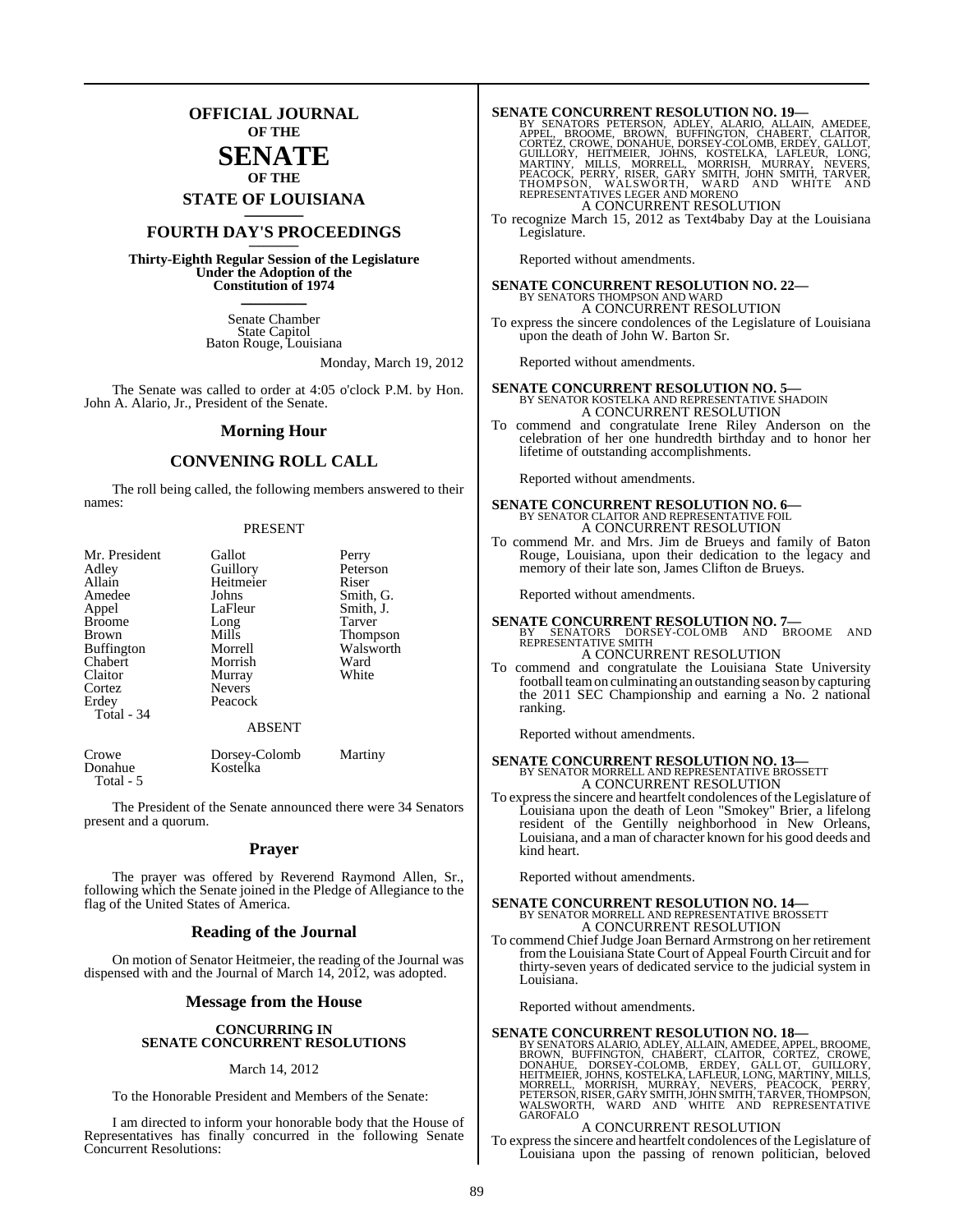#### gentleman, tireless public servant, and former Louisiana State Senator, the Honorable Samuel Bernard "Sammy" Nunez, Jr. and to celebrate a life well spent in service to the betterment of the state of Louisiana and the nation.

Reported without amendments.

### **SENATE CONCURRENT RESOLUTION NO. 21—** BY SENATOR MORRISH AND REPRESENTATIVE GUINN A CONCURRENT RESOLUTION

To express the sincere condolences of the Legislature of Louisiana upon the death of Louis F. Gaudet Jr.

Reported without amendments.

Respectfully submitted, ALFRED W. SPEER Clerk of the House of Representatives

#### **Introduction of Senate Bills and Joint Resolutions**

#### **SENATE BILL NO. 615—** BY SENATOR APPEL

AN ACT

To amend and reenact R.S. 33:9613(A)(2) and (B) through (G) and 9614(B) and (C), to enact R.S. 33:9613(H) through (I) and  $9614(D)$ , and to repeal R.S. 33:9613(A)(3), relative to local ethics entities, including but not limited to an ethics review board or office of inspector general in the parishes of East Baton Rouge, Jefferson, and Orleans; to provide relative to subpoena powers; to provide for protective orders; to provide relative to enforcement of subpoenas; to provide relative to the privileged nature of certain documents; to provide relative to public access to public documents; and to provide for related matters.

The bill was read by title and placed on the Calendar for a second reading.

#### **Introduction of Senate Resolutions**

Senator Murray asked for and obtained a suspension of the rules to read Senate Resolutions a first and second time.

**SENATE RESOLUTION NO. 14—**<br>BY SENATORS MURRAY, ADLEY, ALARIO, ALLAIN, AMEDEE, APPEL,<br>BROOME, BROWN, BUFFINGTON, CHABERT, CLAITOR, CORTEZ,<br>CROWE, DONAHUE, DORSEY-COLOMB, ERDEY, GALLOT, GUILLORY, HEITMEIER, JOHNS, KOSTELKA, LAFLEUR, LONG, MARTINY, MILLS, MORRELL, MORRISH, NEVERS, PEACOCK, PERRY, PETERSON,RISER, GARY SMITH, JOHN SMITH, TARVER, THOMPSON, WALSWORTH, WARD AND WHITE

#### A RESOLUTION

To express the sincere condolences of the Senate of the Legislature of Louisiana upon the death of the Rev. Matthew O'Rourke.

On motion of Senator Murray the resolution was read by title and adopted.

#### **Introduction of Senate Concurrent Resolutions**

Senator Thompson asked for and obtained a suspension of the rules to read Senate Concurrent Resolutions a first and second time.

#### **SENATE CONCURRENT RESOLUTION NO. 23—** BY SENATOR THOMPSON A CONCURRENT RESOLUTION

To express the sincere condolences of the Legislature of Louisiana upon the death of John Clifton McDonald, MD, chancellor emeritus of the Louisiana State University Health Sciences Center at Shreveport and dean emeritus of the School of Medicine in Shreveport.

The concurrent resolution was read by title. Senator Thompson moved to adopt the Senate Concurrent Resolution.

## **Page 2 SENATE 4th DAY'S PROCEEDINGS**

### **ROLL CALL**

The roll was called with the following result:

YEAS

| Mr. President<br>Adley<br>Allain<br>Amedee<br>Appel<br><b>Broome</b><br><b>Brown</b><br><b>Buffington</b><br>Chabert<br>Claitor<br>Cortez<br>Dorsey-Colomb<br>Total - 34 | Erdey<br>Gallot<br>Guillory<br>Johns<br>Kostelka<br>LaFleur<br>Long<br>Mills<br>Morrell<br>Morrish<br>Murray<br><b>Nevers</b><br><b>NAYS</b> | Peacock<br>Perry<br>Peterson<br>Riser<br>Smith, G.<br>Smith, J.<br>Tarver<br><b>Thompson</b><br>Walsworth<br>Ward |
|--------------------------------------------------------------------------------------------------------------------------------------------------------------------------|----------------------------------------------------------------------------------------------------------------------------------------------|-------------------------------------------------------------------------------------------------------------------|
| Total - 0                                                                                                                                                                |                                                                                                                                              |                                                                                                                   |

#### ABSENT

| Crowe     | Heitmeier | White |
|-----------|-----------|-------|
| Donahue   | Martiny   |       |
| Total - 5 |           |       |

The Chair declared the Senate adopted the Senate Concurrent Resolution and ordered it sent to the House.

#### **SENATE CONCURRENT RESOLUTION NO. 24—**

BY SENATOR THOMPSON A CONCURRENT RESOLUTION

To express the sincere condolences of the Legislature of Louisiana upon the death of William "Billy" Brown III.

The concurrent resolution was read by title. Senator Thompson moved to adopt the Senate Concurrent Resolution.

#### **ROLL CALL**

The roll was called with the following result:

#### YEAS

| Mr. President     | Erdey         | <b>Nevers</b> |
|-------------------|---------------|---------------|
| Allain            | Gallot        | Peacock       |
| Amedee            | Guillory      | Perry         |
| Appel             | Heitmeier     | Peterson      |
| <b>Broome</b>     | Johns         | Riser         |
| Brown             | Kostelka      | Smith, G.     |
| <b>Buffington</b> | LaFleur       | Smith, J.     |
| Chabert           | Long          | Tarver        |
| Claitor           | Mills         | Thompson      |
| Cortez            | Morrell       | Walsworth     |
| Donahue           | Morrish       | Ward          |
| Dorsey-Colomb     | Murray        | White         |
| Total - 36        |               |               |
|                   | <b>NAYS</b>   |               |
| Total - 0         |               |               |
|                   | <b>ABSENT</b> |               |
| Adley             | Crowe         | Martiny       |

Total - 3

The Chair declared the Senate adopted the Senate Concurrent Resolution and ordered it sent to the House.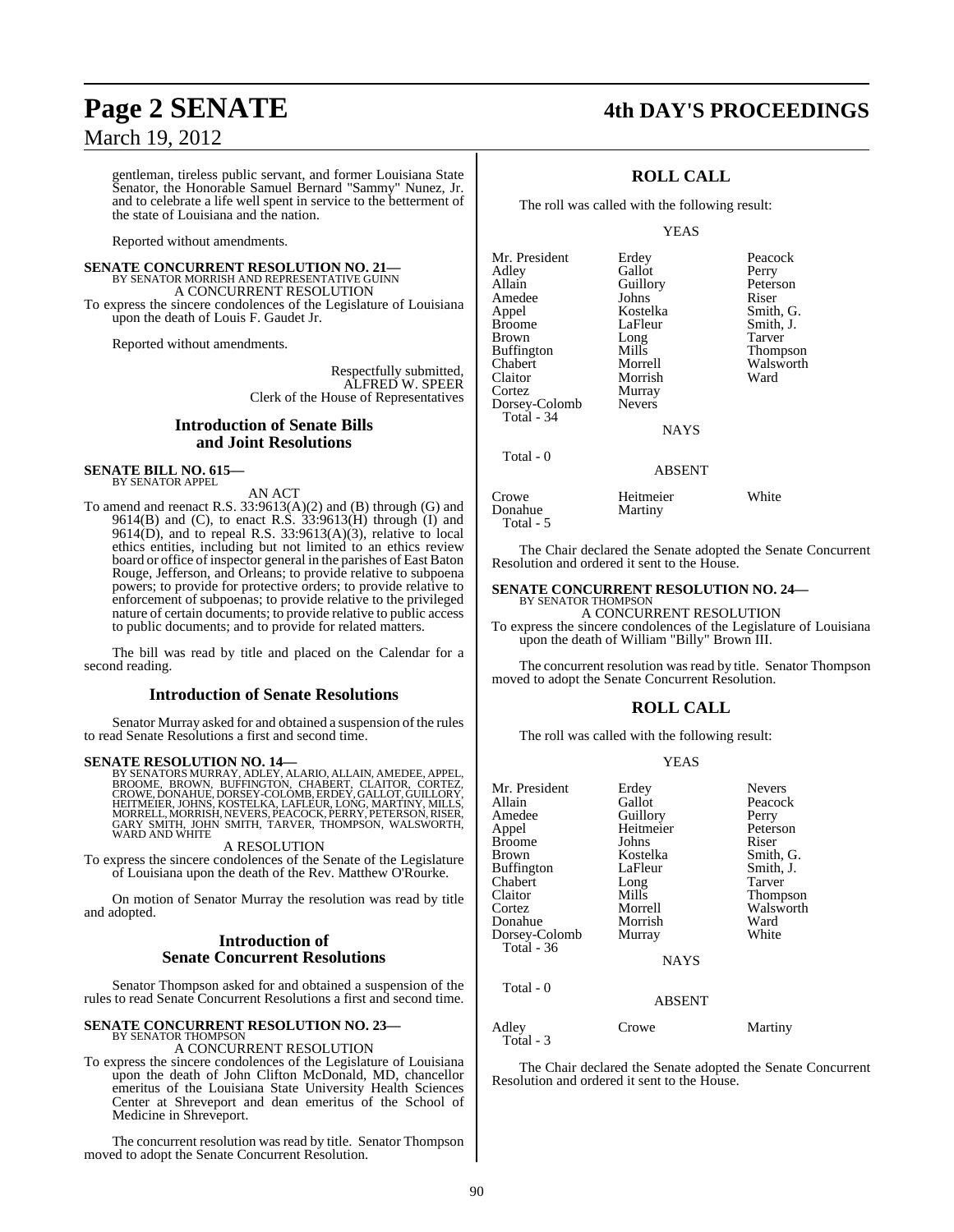## **4th DAY'S PROCEEDINGS Page 3 SENATE**

# March 19, 2012

#### **Message from the House**

#### **ASKING CONCURRENCE IN HOUSE CONCURRENT RESOLUTIONS**

#### March 15, 2012

To the Honorable President and Members of the Senate:

I am directed to inform your honorable body that the House of Representatives has finally passed and asks your concurrence in the following House Concurrent Resolutions:

HCR NO. 43

Respectfully submitted, ALFRED W. SPEER Clerk of the House of Representatives

#### **House Concurrent Resolutions**

Senator Mills asked for and obtained a suspension of the rules to read House Concurrent Resolutions a first and second time.

#### **HOUSE CONCURRENT RESOLUTION NO. 43—** BY REPRESENTATIVE BARRA

A CONCURRENT RESOLUTION

To commend Don de Mahy upon being named a National Merit Finalist.

The resolution was read by title. Senator Mills moved to concur in the House Concurrent Resolution.

#### **ROLL CALL**

The roll was called with the following result:

#### YEAS

| Mr. President<br>Adley<br>Allain<br>Amedee | Erdey<br>Gallot<br>Guillory<br>Heitmeier | <b>Nevers</b><br>Peacock<br>Perry<br>Peterson |
|--------------------------------------------|------------------------------------------|-----------------------------------------------|
| Appel<br><b>Broome</b>                     | Johns<br>Kostelka                        | Riser<br>Smith, G.                            |
| <b>Brown</b>                               | LaFleur                                  | Smith, J.                                     |
| <b>Buffington</b>                          | Long                                     | Tarver                                        |
| Chabert                                    | Mills                                    | <b>Thompson</b>                               |
| Cortez                                     | Morrell                                  | Walsworth                                     |
| Donahue                                    | Morrish                                  | Ward                                          |
| Dorsey-Colomb                              | Murray                                   | White                                         |
| Total - 36                                 |                                          |                                               |
|                                            | NAYS                                     |                                               |

Total - 0

ABSENT

| Claitor   | Crowe | Martiny |
|-----------|-------|---------|
| Total - 3 |       |         |

The Chair declared the Senate concurred in the House Concurrent Resolution and ordered it returned to the House.

#### **Reports of Committees**

The following reports of committees were received and read:

#### **REPORT OF COMMITTEE ON**

#### **REVENUE AND FISCAL AFFAIRS**

Senator Neil Riser, Chairman on behalf of the Committee on Revenue and Fiscal Affairs, submitted the following report:

#### March 19, 2012

To the President and Members of the Senate:

I am directed by your Committee on Revenue and Fiscal Affairs to submit the following report:

#### **SENATE BILL NO. 221—** BY SENATOR ALARIO

AN ACT

To enact Subpart DD of Part 1 of Chapter 1 of Subtitle II of Title 47 of the Louisiana Revised Statutes of 1950, to be comprised of R.S. 47:120.102, relative to donations of refunds; to provide for such donations to the Louisiana Association of United Ways/LA 2-1-1; and to provide for related matters.

Reported with amendments.

**SENATE BILL NO. 610—** BY SENATOR RISER

AN ACT

To amend and reenact R.S.  $47:120.37(A)$ , (C), and (D), relative to the Department of Revenue; to provide for distribution dates for donations from individual state income tax returns to donees; and to provide for related matters.

Reported with amendments.

Respectfully submitted, NEIL RISER Chairman

#### **REPORT OF COMMITTEE ON**

### **EDUCATION**

Senator Conrad Appel, Chairman on behalf of the Committee on Education, submitted the following report:

March 15, 2012

To the President and Members of the Senate:

I am directed by your Committee on Education to submit the following report:

**SENATE BILL NO. 581—**<br>BY SENATORS APPEL AND ALARIO AND REPRESENTATIVES<br>CARTER AND KLECKLEY AN ACT

To enact Part X-A of Chapter 1 of Title 17 of the Louisiana Revised Statutes of 1950, to be comprised of R.S. 17:407.21 through 407.24, relative to early childhood education; to provide for the creation of an early childhood care and education network; to provide for the purposes of such network and the duties and responsibilities of certain state agencies related thereto; to provide relative to early childhood education programs and standards; to provide for an accountability system for early childhood education programs; to provide relative to a quality rating system for certain day care centers; to provide for legislative findings and intent; and to provide for related matters.

Reported with amendments.

**SENATE BILL NO. 597—**<br>BY SENATOR APPEL AND REPRESENTATIVES CARTER AND KLECKLEY AN ACT

To R.S. 17:158(A)(1), 3973(3) through (6), 3981(4), 3982(A)(1)(a) and (2),  $3983(A)(3)(a)$ ,  $(4)(a)$ ,  $(b)$ , and  $(d)$ ,  $(B)(2)$ , and  $(D)$ ,  $3991(B)(3)$  and  $(13)$ ,  $(C)(1)(c)(iv)$  and  $(6)$ ,  $(D)(2)(a)(i)$ , and  $(H)$ ,  $3992(A)(1)$ ,  $3995(A)(1)(introductory paragraph)$  and (c), 3996(C) and (G), 3998, 4001(A) and (C)(1) and (2), and 4011 through 4025, to enact R.S. 17:10.5(F), 3973(2)(b)(vi), (7), and (8), 3981(7) and (8), 3981.1, 3981.2, 3982(A)(3) and (4),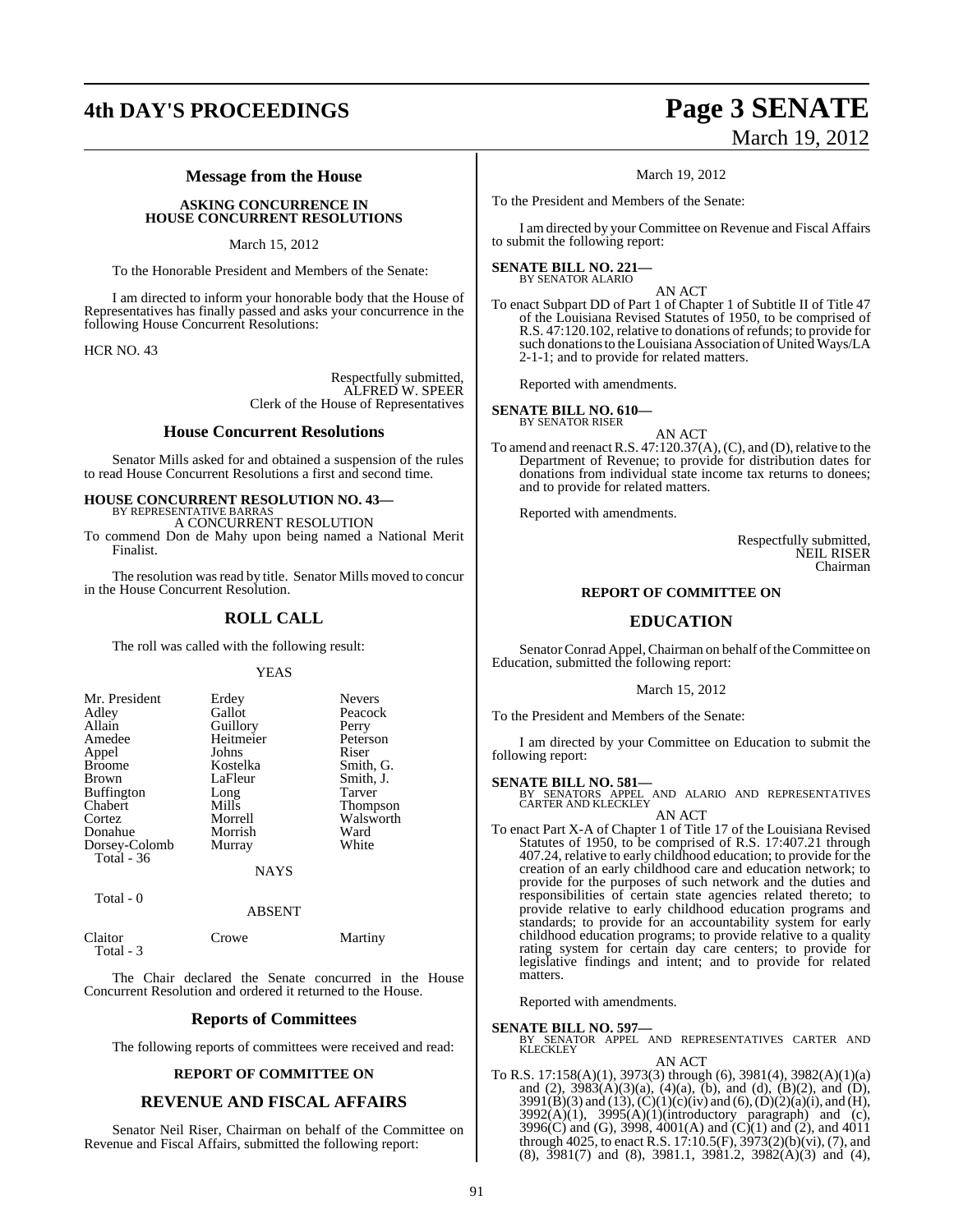3983(A)(2)(d) and (3)(d) and (G), 3992(D), and Part VII of Chapter 42 of Title 17 of the Revised Statutes of 1950, to be comprised of R.S. 17:4002 through 4007, and to repeal R.S.  $17:3991(B)(9)$  and  $3996(A)(16)$  and  $(B)(4)$ , relative to school choice; to provide relative to the Student Scholarships for Educational Excellence Program; to provide relative to program eligibility and participation requirements for students and schools; to provide relative to selection and enrollment of eligible students; to provide relative to funding and payments to eligible schoolsincluding eligible nonpublic schools; to provide for reports; to provide for the submission of petitions by parents requesting that a school be transferred to the Recovery School District under certain conditions; to require rules and regulations to be adopted by the State Board of Elementary and Secondary Education for the petition process; to change charter proposal submission time lines; to provide a mechanism for Type 1 and Type 3 charter schools to convert to a Type 2 charter school under certain conditions; to authorize the state board to allow the state superintendent of education and the superintendent of the Recovery School District to amend the charter of Type 5 charter schools to accommodate a unified enrollment system; to modify the initial charter period; to provide for charter school admission requirements; to allow foreign language immersion schools to establish special admission standards; to provide for the qualifications of teachers; to provide relative to the evaluation of charter school teachers and other school employees; to provide relative to teacher certification requirements; to remove the requirement that charter schools comply with laws relative to the length of the school year; to provide for the Course Choice Program; to provide for program definitions and funding; to provide for the powers of the State Board of Elementary and Secondary Education and local public school systems relative to course providers; to provide relative to entities that authorize charter schools; to provide for certification of certain state agencies and nonprofit corporations as charter authorizers; to provide relative to the responsibilities of the State Board of Elementary and Secondary Education with respect to certification of such authorizers; to provide relative to requirements, powers, responsibilities, and limitations of such authorizers; to provide relative to schools whose charter is authorized by such entities, including matters related to funding for such schools; to provide for procedures, processes, fees, and regulations; and to provide for related matters.

Reported with amendments.

#### **SENATE BILL NO. 603—**

BY SENATORS APPEL AND ALARIO AND REPRESENTATIVES CARTER AND KLECKLEY AN ACT

To amend and reenact R.S. 17:54(B)(1)(b)(i) and (iii), 81(A), and (P)(1), 81.4, 229, and 414.1, 441, 442, 443, 444(B)(1), to enact R.S. 17:418 and 532(C), and to repeal R.S. 17:44, 45, 81(I), 154.2, 235.1(E), 346.1, 419, 419.1, 420, 421, 421.1, 421.2, 421.3, 421.5, 422, 422.1, 422.2, 422.3, 422.4, 422.5, 431, 444(A) and (B)(2) and (3), 446, 461 through 464, and 1207, relative to elementary and secondary education; to provide with respect to teachers and other school employees; to provide with respect to local school superintendents, their employment, and their duties and responsibilities; to provide relative to local school boards and their functions and powers; to provide relative to school personnel decisions; to provide relative to school board reduction in force policies; to provide with respect to the salaries and compensation of teachers and other school employees; to provide relative to tenure for school employees and the removal of tenured and non-tenured teachers; to provide for effectiveness; and to provide for related matters.

Reported with amendments.

Respectfully submitted, CONRAD APPEL Chairman

#### **REPORT OF COMMITTEE ON**

#### **TRANSPORTATION, HIGHWAYS AND PUBLIC WORKS**

Senator Robert Adley, Chairman on behalf of the Committee on Transportation, Highways and Public Works, submitted the following report:

#### March 14, 2012

To the President and Members of the Senate:

I am directed by your Committee on Transportation, Highways and Public Works to submit the following report:

#### **SENATE BILL NO. 126—** BY SENATOR MURRAY

- AN ACT
- To amend and reenact R.S. 38:2225.2.1(A)(3), relative to public contracts; to extend the time relative to the utilization of designbuild contracts under certain circumstances; and to provide for related matters.

Reported favorably.

## **SENATE BILL NO. 157—** BY SENATORS ADLEY AND ALARIO

- AN ACT
- To enact R.S. 32:412(K) and R.S. 40:1321(K), relative to veteran designation on a driver's license and identification card; to provide for the exhibition of the word "Veteran" on a driver's license and identification card; and to provide for related matters.

Reported with amendments.

#### **SENATE BILL NO. 193—** BY SENATOR GUILLORY

AN ACT

To enact R.S. 47:463.155, relative to special prestige motor vehicle license plates; to provide for the creation, issuance, and design of such license plates for the Phi Beta Sigma Fraternity; to provide relative to the fee and distribution of fees for such plates; to authorize the promulgation of rules and regulations; and to provide for related matters.

Reported favorably.

# **SENATE BILL NO. 396—** BY SENATOR CROWE

AN ACT

To amend and reenact R.S. 34:3494(A) and (B), relative to the Louisiana International Gulf Transfer and Terminal Authority; to provide for changes in the board membership; and to provide for related matters.

Reported with amendments.

**SENATE BILL NO. 546—**

BY SENATOR PEACOCK AN ACT

To enact R.S. 32:1254(O), relative to the distribution and sale of motor vehicles; to provide for licensure of dealers; to provide for an exception for non-resident dealers of recreational products; and to provide for related matters.

Reported with amendments.

#### **SENATE BILL NO. 557—** BY SENATOR ERDEY

AN ACT To amend and reenact R.S. 47:463.71(C), relative to the special prestige license plate for the Boy Scouts of America; to provide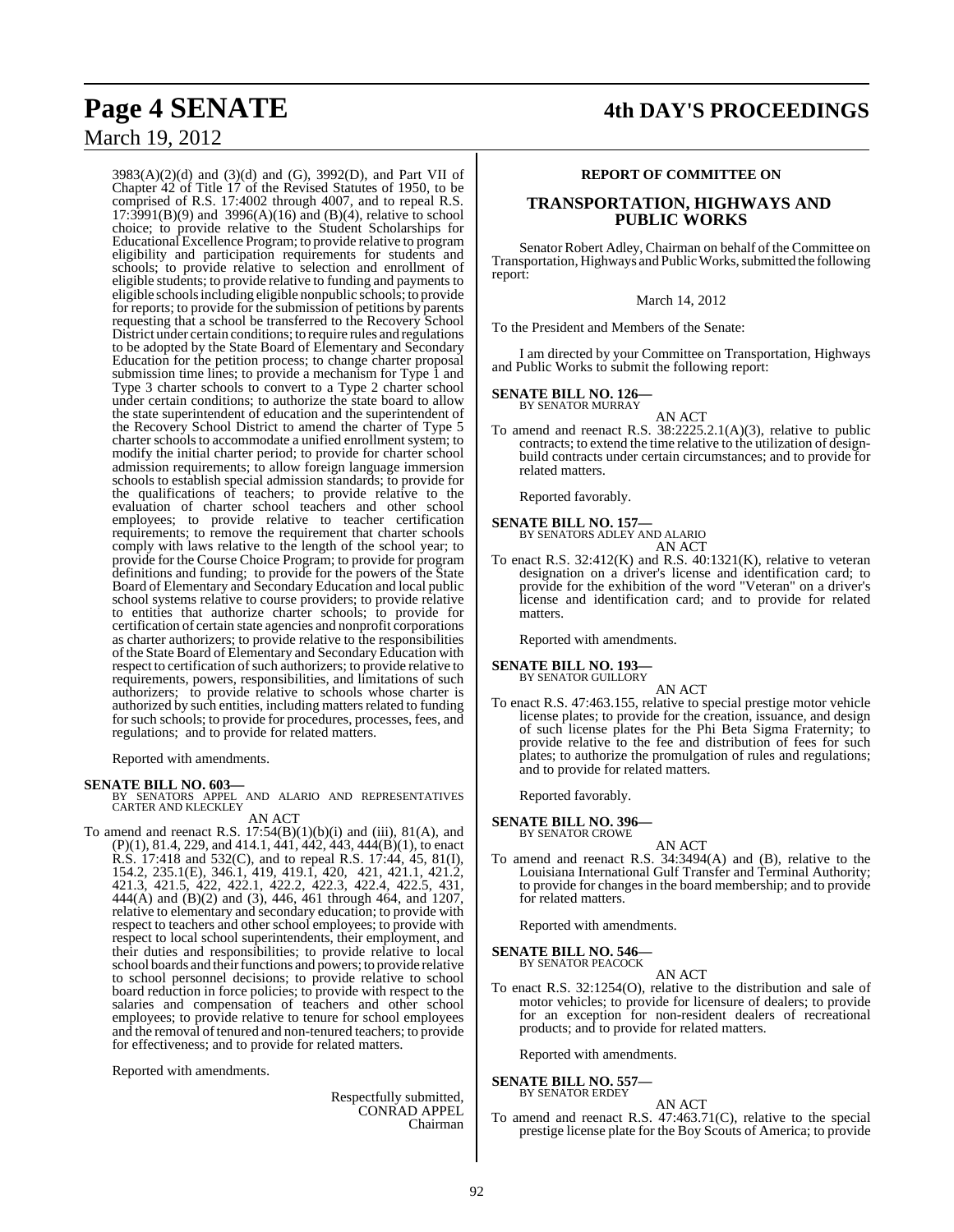## **4th DAY'S PROCEEDINGS Page 5 SENATE**

#### for an annual royalty fee and for distribution of collections; and to provide for related matters.

Reported favorably.

Respectfully submitted, ROBERT ADLEY Chairman

#### **Rules Suspended**

Senator Morrell asked for and obtained a suspension of the rules to recall Senate Bill No. 58 from the Committee on Local and Municipal Affairs.

#### **SENATE BILL NO. 58—** BY SENATOR MORRELL

AN ACT

To enact R.S. 33:2934, relative to the expenditure of public funds; to prohibit the expenditure of public funds to disseminate the criminal history of a murder victim in the parish of Orleans; to provide exceptions; to provide for civil fines; and to provide for related matters.

On motion of Senator Morrell the bill was read by title and withdrawn from the files of the Senate.

#### **Senate Bills and Joint Resolutions on Third Reading and Final Passage**

#### **SENATE BILL NO. 94—** BY SENATOR MORRELL

AN ACT

To repeal R.S. 15:823, relative to corrections services; to provide relative to the director of corrections; to repeal reference to the director of corrections; and to provide for related matters.

On motion of Senator Morrell, the bill was read by title and withdrawn from the files of the Senate.

## **SENATE BILL NO. 96—** BY SENATOR MORRELL

AN ACT

To amend and reenact R.S. 15:1228.6(6) and (7), relative to component systems of the Integrated Criminal Justice Information System (ICJIS) operated by the Department of Public Safety and Corrections; to change the name of certain component systems; and to provide for related matters.

The bill was read by title. Senator Morrell moved the final passage of the bill.

### **ROLL CALL**

The roll was called with the following result:

#### YEAS

| Mr. President     | Erdey         | Peacock       |
|-------------------|---------------|---------------|
| Adley             | Gallot        | Perry         |
| Allain            | Guillory      | Peterson      |
| Amedee            | Heitmeier     | Riser         |
| Appel             | Johns         | Smith, C      |
| <b>Broome</b>     | Kostelka      | Smith, J.     |
| <b>Brown</b>      | LaFleur       | Tarver        |
| <b>Buffington</b> | Long          | <b>Thomps</b> |
| Chabert           | Mills         | Walswo        |
| Claitor           | Morrell       | Ward          |
| Cortez            | Morrish       | White         |
| Donahue           | Murray        |               |
| Dorsey-Colomb     | <b>Nevers</b> |               |
| Total - 37        |               |               |

Perry Peterson<br>
er Riser Smith, J.<br>Tarver Thompson

Smith, G.

Walsworth<br>Ward

# March 19, 2012

**NAYS** 

#### ABSENT

Crowe Martiny

Total - 0

Total - 2

The Chair declared the bill was passed and ordered it sent to the House. Senator Morrell moved to reconsider the vote by which the bill was passed and laid the motion on the table.

## **SENATE BILL NO. 264—** BY SENATOR MORRELL

AN ACT

To amend and reenact R.S. 15:874(5), relative to the inmate compensation fund; provides relative to disbursements from the fund; and to provide for related matters.

The bill was read by title. Senator Morrell moved the final passage of the bill.

#### **ROLL CALL**

The roll was called with the following result:

#### YEAS

Mr. President Erdey Nevers<br>Adley Gallot Peacock Allain Guillory Perry<br>
Amedee Heitmeier Peterson Appel Johns<br>Broome Kostelka Broome Kostelka Smith, G. Buffington Long<br>Chabert Mills Chabert Mills Thompson Donahue Morrish Ward<br>Dorsey-Colomb Murray White Dorsey-Colomb Total - 36

Claitor Total - 1

Gallot Heitmeier Peters<br>
Johns Riser LaFleur Smith,<br>Long Tarver **NAYS** 

Walsworth<br>Ward

ABSENT

Crowe Martiny Total - 2

The Chair declared the bill was passed and ordered it sent to the House. Senator Morrell moved to reconsider the vote by which the bill was passed and laid the motion on the table.

#### **SENATE BILL NO. 384—** BY SENATOR RISER

AN ACT

To enact R.S. 49:191(6) and to repeal R.S. 49:191(4)(i), relative to the Department of Revenue, including provisions to provide for the re-creation of the Department of Revenue and the statutory entities made a part of the department by law; to provide for the effective termination date for all statutory authority for the existence of such statutory entities; and to provide for related matters.

The bill was read by title. Senator Riser moved the final passage of the bill.

#### **ROLL CALL**

The roll was called with the following result: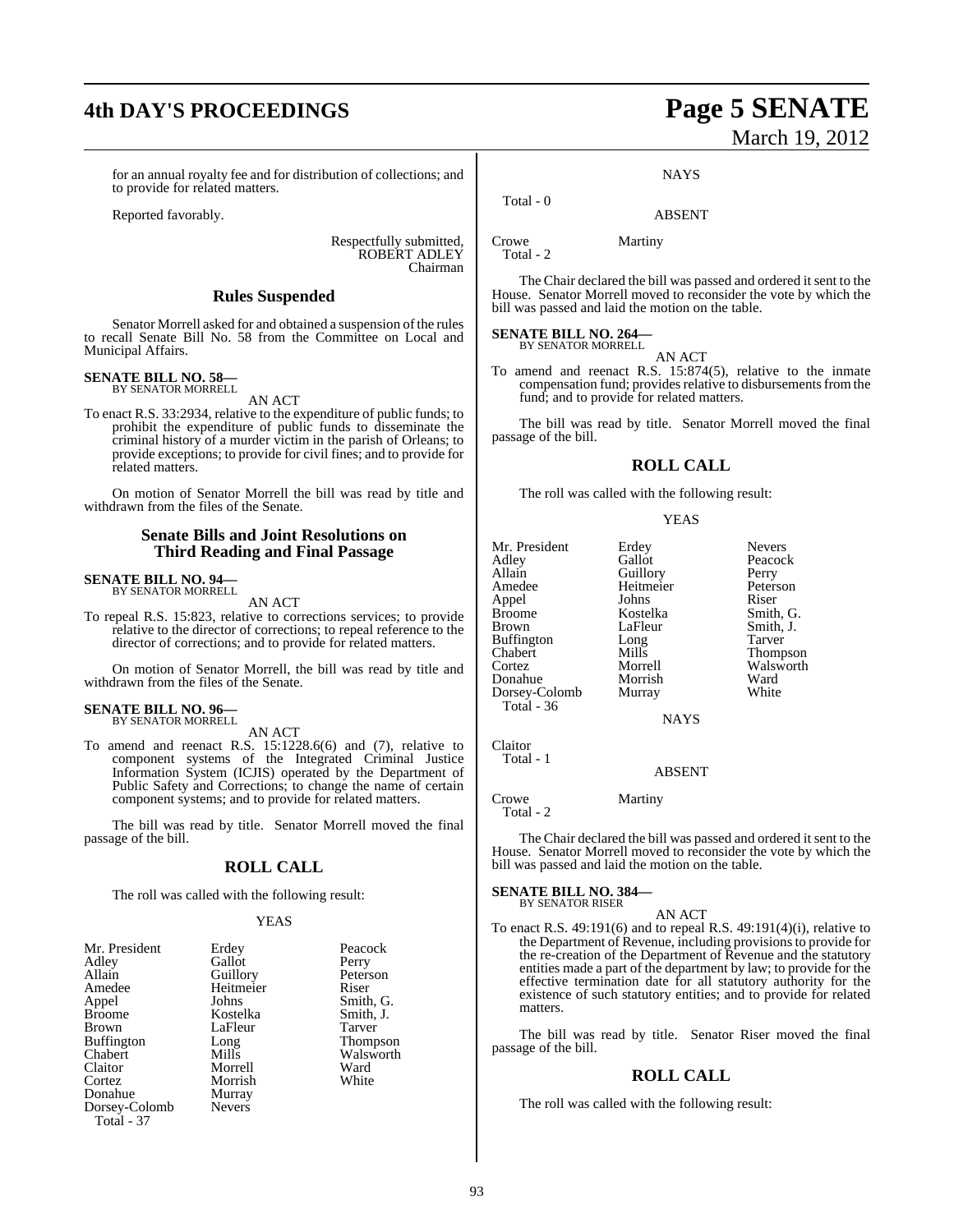#### YEAS

| Mr. President<br>Adley<br>Allain<br>Amedee<br>Appel<br><b>Broome</b><br>Brown<br><b>Buffington</b><br>Chabert<br>Claitor<br>Cortez | Erdey<br>Gallot<br>Guillory<br>Heitmeier<br>Johns<br>Kostelka<br>LaFleur<br>Long<br>Mills<br>Morrell<br>Morrish | Peacock<br>Perry<br>Peterson<br>Riser<br>Smith, G.<br>Smith, J.<br>Tarver<br>Thompson<br>Walsworth<br>Ward<br>White |
|------------------------------------------------------------------------------------------------------------------------------------|-----------------------------------------------------------------------------------------------------------------|---------------------------------------------------------------------------------------------------------------------|
| Donahue<br>Dorsey-Colomb<br><b>Total</b> - 37                                                                                      | Murray<br><b>Nevers</b><br><b>NAYS</b>                                                                          |                                                                                                                     |
| Total - 0                                                                                                                          | <b>ABSENT</b>                                                                                                   |                                                                                                                     |
| Crowe                                                                                                                              | Martiny                                                                                                         |                                                                                                                     |

The Chair declared the bill was passed and ordered it sent to the House. Senator Riser moved to reconsider the vote by which the bill was passed and laid the motion on the table.

#### **Rules Suspended**

Senator Thompson asked for and obtained a suspension of the rules to revert to the Morning Hour.

#### **Introduction of Senate Bills and Joint Resolutions**

#### **SENATE BILL NO. 616—** BY SENATOR MORRELL

Total - 2

AN ACT

To enact R.S. 47:1641.1, relative to criminal penalties for falsifying retail sales records; to prohibit the sale, purchase, possession, or use of automated sales suppression devices; to provide for definitions; to provide for penalties; and to provide for related matters.

The bill was read by title and placed on the Calendar for a second reading.

## **SENATE BILL NO. 617—** BY SENATOR DONAHUE

AN ACT

To amend and reenact R.S. 33:130.402(A)(1) and (F), relative to the St. Tammany Parish Development District; to change the composition of the board of commissioners; to provide for quorum; to provide for special meetings; and to provide for related matters.

The bill was read by title and placed on the Calendar for a second reading.

## **SENATE BILL NO. 618—** BY SENATOR NEVERS

AN ACT

To amend and reenact R.S. 17:1519.3, relative to the Louisiana State University Health Sciences Center-New Orleans; to provide for certain hospitals and their operations; and to provide for related matters.

The bill was read by title and placed on the Calendar for a second reading.

## **Page 6 SENATE 4th DAY'S PROCEEDINGS**

#### **SENATE BILL NO. 619—**

BY SENATORS DORSEY-COLOMB AND WARD AN ACT

To amend and reenact R.S. 17:416.13(A), (B)(1) and (2), (C), and (D)(1) and (2), to enact R.S. 17:81(W) and 3996(B)(30), and to repeal R.S. 17:416.13(B)(4), relative to harassment, intimidation, and bullying in public schools; to provide relative to codes of conduct for school employees and for students; to require such codes of conduct to have policies which prohibit the harassment, intimidation, and bullying of students and of school employees; to provide relative to definitions; to remove provisions excepting certain parishes from certain requirements relative to student codes of conduct; and to provide for related matters.

The bill was read by title and placed on the Calendar for a second reading.

#### **SENATE BILL NO. 620—** BY SENATOR LONG

AN ACT

To amend and reenact R.S. 32:1263, relative to distribution and sale of motor vehicles; to provide for a fee; to provide for use of the fee; and to provide for related matters.

The bill was read by title and placed on the Calendar for a second reading.

#### **Introduction of Senate Resolutions**

**SENATE RESOLUTION NO. 15—**

BY SENATOR PETERSON A RESOLUTION

To urge and request that public hearings by Senate committees on certain proposed education legislation be held on Fridays after 5:00 p.m., Saturdays, or Sundays.

#### **Rules Suspended**

Senator Peterson asked for a suspension of the rules.

Senator Appel objected.

#### **ROLL CALL**

The roll was called with the following result:

#### YEAS

| Adley<br>Amedee<br><b>Broome</b><br>Brown<br><b>Buffington</b><br>Dorsey-Colomb<br><b>Total - 18</b> | Gallot<br>Johns<br>Kostelka<br>Morrell<br>Morrish<br>Murray<br><b>NAYS</b> | <b>Nevers</b><br>Peterson<br>Smith, G.<br>Smith, J.<br>Tarver<br>Thompson |
|------------------------------------------------------------------------------------------------------|----------------------------------------------------------------------------|---------------------------------------------------------------------------|
| Mr. President<br>Allain<br>Appel<br>Chabert<br>Total - 12                                            | Claitor<br>Cortez<br>Guillory<br>Peacock<br><b>ABSENT</b>                  | Perry<br>Walsworth<br>Ward<br>White                                       |
| Crowe<br>Donahue                                                                                     | Heitmeier<br>LaFleur                                                       | Martiny<br>Mills                                                          |

Erdey Long Riser Total - 9

The Chair declared the Senate refused to suspend the rules.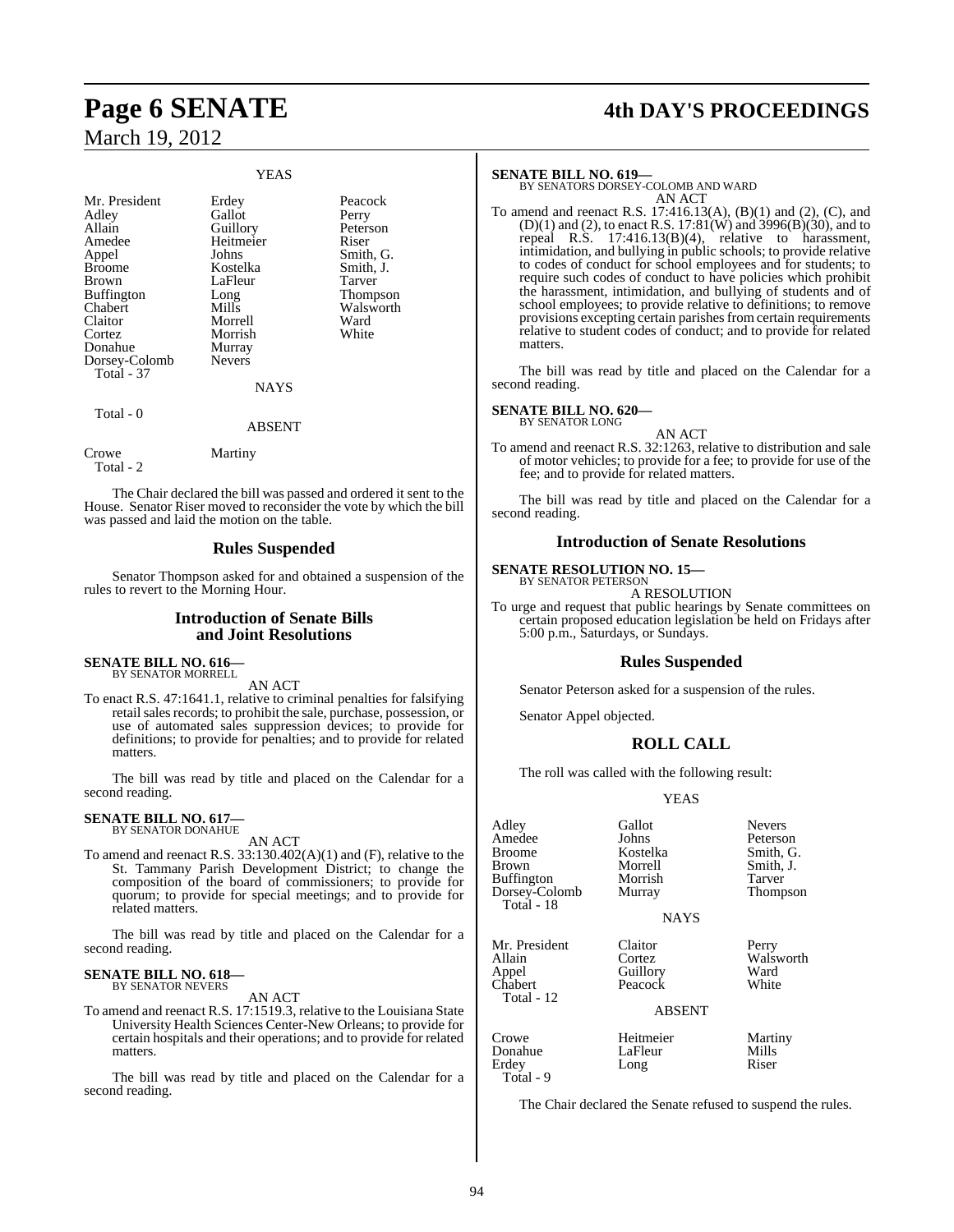## **4th DAY'S PROCEEDINGS Page 7 SENATE**

## **Rules Suspended**

Senator Peterson asked for and obtained a suspension of the rules for the purpose of referring the Resolution to Committee.

The resolution was read by title and referred by the President to the Committee on Senate and Governmental Affairs.

#### **Rules Suspended**

Senator Peterson asked for and obtained a suspension of the rules to allow the Senate Committee on Senate and Governmental Affairs to hear Senate Resolution No. 15 without the required 24 hour notice.

Without objection, so ordered.

### **Introduction of Senate Resolutions**

Senator Morrell asked for and obtained a suspension of the rules to read Senate Resolutions a first and second time.

#### **SENATE RESOLUTION NO. 16—** BY SENATOR MORRELL

A RESOLUTION

To commend Pastor George Green Jr. of the House of Healing Outreach Church upon his revival of evangelism within the Mid-City community of New Orleans.

On motion of Senator Morrell the resolution was read by title and adopted.

#### **Introduction of Senate Concurrent Resolutions**

Senator Alario asked for and obtained a suspension of the rules to read Senate Concurrent Resolutions a first and second time.

#### **SENATE CONCURRENT RESOLUTION NO. 25—** BY SENATOR ALARIO

A CONCURRENT RESOLUTION

To commend and congratulate J. C. "Sonny" Gilbert, distinguished legislator, farmer, and businessman, on the occasion of his ninetieth birthday and to honor and celebrate his lifetime of outstanding contributions to the state of Louisiana.

The concurrent resolution was read by title. Senator Alario moved to adopt the Senate Concurrent Resolution.

#### **ROLL CALL**

The roll was called with the following result:

#### YEAS

| Mr. President | Erdey         | Peacock         |
|---------------|---------------|-----------------|
| Adley         | Gallot        | Perry           |
| Allain        | Guillory      | Peterson        |
| Amedee        | Heitmeier     | Riser           |
| Appel         | Johns         | Smith, G.       |
| Broome        | Kostelka      | Smith, J.       |
| Brown         | LaFleur       | Tarver          |
| Buffington    | Long          | <b>Thompson</b> |
| Chabert       | Mills         | Walsworth       |
| Claitor       | Morrell       | Ward            |
| Cortez        | Morrish       | White           |
| Donahue       | Murray        |                 |
| Dorsey-Colomb | <b>Nevers</b> |                 |
| Total - 37    |               |                 |
|               | <b>NAYS</b>   |                 |
|               |               |                 |

Total - 0

# March 19, 2012

#### ABSENT

Crowe Martiny Total - 2

The Chair declared the Senate adopted the Senate Concurrent Resolution and ordered it sent to the House.

#### **SENATE CONCURRENT RESOLUTION NO. 26—** BY SENATOR GALLOT

### A CONCURRENT RESOLUTION

To urge and request the Louisiana State Law Institute to study the issue of heirship property; to request the Louisiana State Law Institute develop recommendations for facilitating the ability of family members to receive title to immovable property when successive generations of their family have failed to file succession proceedings; and to develop recommendations to facilitate more equitable and economically efficient distribution of immovable property.

The resolution was read by title and placed on the Calendar for a second reading.

#### **Message from the House**

#### **ASKING CONCURRENCE IN HOUSE CONCURRENT RESOLUTIONS**

March 19, 2012

To the Honorable President and Members of the Senate:

I am directed to inform your honorable body that the House of Representatives has finally passed and asks your concurrence in the following House Concurrent Resolutions:

HCR NO. 44 HCR NO. 45

Respectfully submitted, ALFRED W. SPEER Clerk of the House of Representatives

#### **House Concurrent Resolutions**

Senator Dorsey-Colomb asked for and obtained a suspension of the rules to read House Concurrent Resolutions a first and second time.

# **HOUSE CONCURRENT RESOLUTION NO. 44—** BY REPRESENTATIVE SMITH

A CONCURRENT RESOLUTION

To commemorate the eightieth anniversary of the dedication of the Louisiana State Capitol and to recognize it as a great place to visit.

The resolution was read by title. Senator Dorsey-Colomb moved to concur in the House Concurrent Resolution.

#### **ROLL CALL**

The roll was called with the following result:

Heitmeier

#### YEAS

Mr. President Erdey Nevers<br>Adlev Gallot Peacoc Adley Gallot Peacock Allain Guillory Perry<br>
Amedee Heitmeier Riser Appel Johns Smith, G. Brown Long Tarver<br>
Buffington Mills Thompson Buffington Mills<br>Chabert Morrell

Kostelka Smith,<br>Long Tarver Walsworth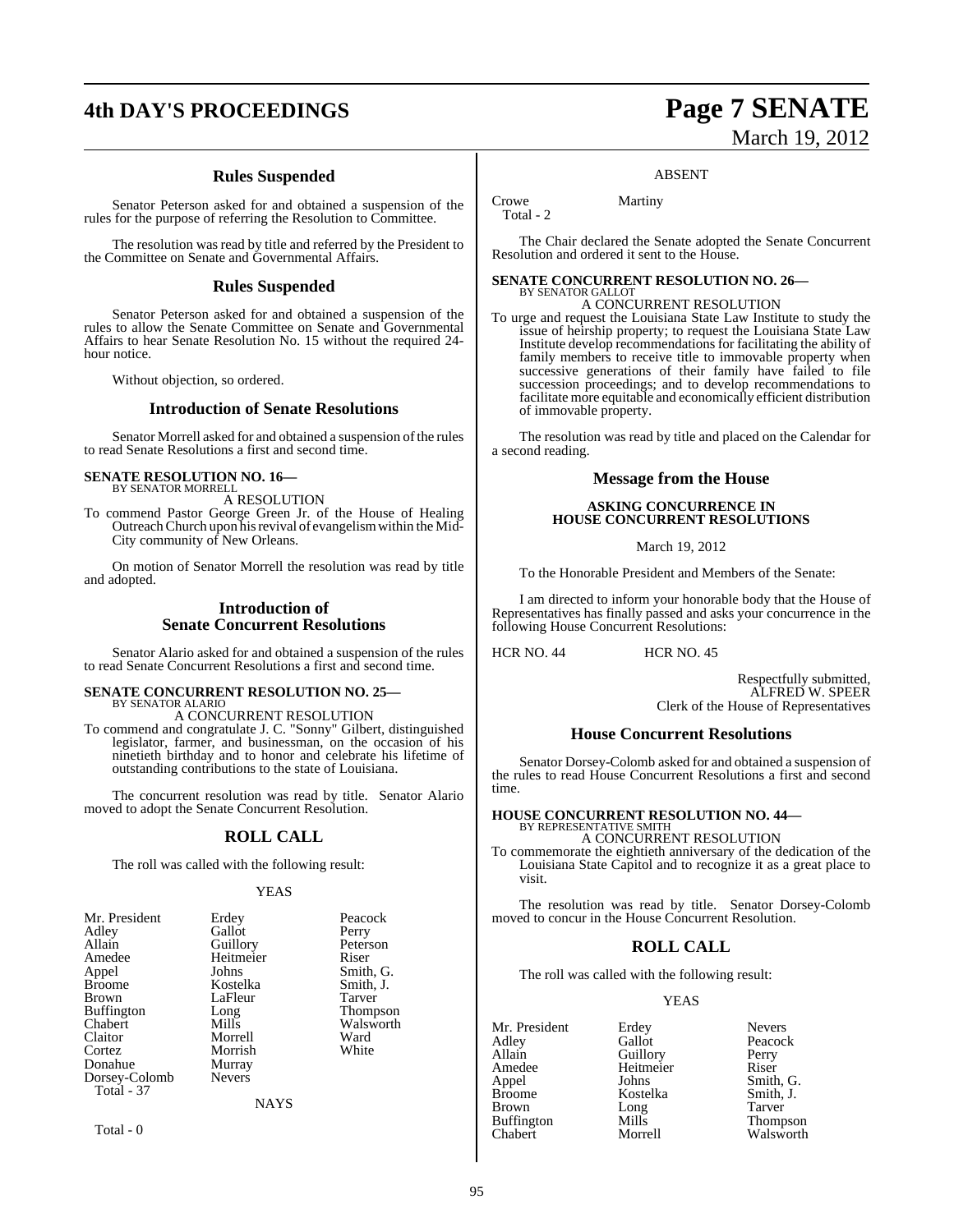| Donahue<br>Dorsey-Colomb<br>Total $-33$ | Morrish<br>Murray | Ward<br>White |  |
|-----------------------------------------|-------------------|---------------|--|
|                                         | <b>NAYS</b>       |               |  |
| Total - 0                               | ABSENT            |               |  |

| Claitor   | Crow |
|-----------|------|
| Cortez    | LaFk |
| Total - 6 |      |

ve Martiny<br>eur Petersor Peterson

The Chair declared the Senate concurred in the House Concurrent Resolution and ordered it returned to the House.

**HOUSE CONCURRENT RESOLUTION NO. 45—** BY REPRESENTATIVES ROBIDEAUX, BARRAS, STUART BISHOP, NANCY LANDRY, TERRY LANDRY, MONTOUCET, ORTEGO, AND PIERRE

A CONCURRENT RESOLUTION To commend Lafayette upon being named the Tastiest Town in the South by Southern Living magazine.

The resolution was read by title. Senator Cortez moved to concur in the House Concurrent Resolution.

#### **ROLL CALL**

The roll was called with the following result:

#### **YEAS**

| Mr. President | Erdey         | Peaco  |
|---------------|---------------|--------|
| Adley         | Gallot        | Perry  |
| Allain        | Guillory      | Riser  |
| Amedee        | Heitmeier     | Smith  |
| Appel         | Johns         | Smith  |
| Broome        | Kostelka      | Tarve: |
| Brown         | Long          | Thom   |
| Buffington    | Mills         | Walsy  |
| Chabert       | Morrell       | Ward   |
| Claitor       | Morrish       | White  |
| Cortez        | Murray        |        |
| Donahue       | <b>Nevers</b> |        |
| Total - 34    |               |        |
|               |               |        |

Peacock<br>Perry ier Smith, G. Smith, J.<br>Tarver Tarver Thompson Walsworth<br>Ward

#### **NAYS**

Total - 0

#### ABSENT

| Crowe         | LaFleur | Peterson |
|---------------|---------|----------|
| Dorsey-Colomb | Martiny |          |
| Total - 5     |         |          |

The Chair declared the Senate concurred in the House Concurrent Resolution and ordered it returned to the House.

#### **Privilege Report of the Committee on Senate and Governmental Affairs**

#### **ENROLLMENTS**

Senator Amedee, Chairman on behalf of the Committee on Senate and Governmental Affairs, submitted the following report:

March 19, 2012

To the President and Members of the Senate:

I am directed by your Committee on Senate and Governmental Affairs to submit the following report:

The following Senate Concurrent Resolution has been properly enrolled:

## **Page 8 SENATE 4th DAY'S PROCEEDINGS**

| <b>SENATE CONCURRENT RESOLUTION NO. 12-</b>                         |
|---------------------------------------------------------------------|
| BY SENATOR MURRAY AND REPRESENTATIVE BROSSETT                       |
| A CONCURRENT RESOLUTION                                             |
| To commend the many contributions made by Irish-Americans           |
| to control that happened with the state and matten and to declarate |

toward the betterment of the state and nation and to designate each March as Irish-American Heritage Month.

> Respectfully submitted, "JODY" AMEDEE Chairman

The foregoing Senate Concurrent Resolution was signed by the President of the Senate.

#### **Message from the House**

#### **SIGNED HOUSE CONCURRENT RESOLUTIONS**

#### March 19, 2012

To the Honorable President and Members of the Senate:

I am directed to inform your honorable body that the Speaker of the House of Representatives has signed the following House Concurrent Resolutions:

#### **HOUSE CONCURRENT RESOLUTION NO. 4—**

BY REPRESENTATIVES BROSSETT, LEGER, AND MORENO A CONCURRENT RESOLUTION

To commend Jim Henderson upon his retirement as sports director for WWL-TV in New Orleans.

## **HOUSE CONCURRENT RESOLUTION NO. 8—** BY REPRESENTATIVE PUGH

A CONCURRENT RESOLUTION To recognize July 2012 as Sarcoma Awareness Month in Louisiana.

## **HOUSE CONCURRENT RESOLUTION NO. 9—** BY REPRESENTATIVE PYLANT

A CONCURRENT RESOLUTION To commend Cameron Windham of Jena upon his receipt of a 2012 Prudential Spirit of Community Award.

HOUSE CONCURRENT RESOLUTION NO. 14—<br>
BY REPRESENTATIVES LORUSSO, ABRAMSON, ADAMS, ANDERS,<br>
ARMES, ARNOLD, BADON, BARRAS, BARROW, BERTHELOT,<br>
BILLIOT, STUART BISHOP, WESLEY BISHOP, BROADWATER,<br>
BROSSETT, BROWN, BURFORD, HEN MORRIS, NORTON, ORTEGO, PEARSON, PIERRE, PONTI, POPE, PRICE,<br>PUGH, PYLANT, REYNOLDS, RICHARD, RICHARDSON, RITCHIE,<br>ROBIDEAUX, SCHEXNAYDER, SCHRODER, SEABAUGH, SHADOIN,<br>SIMON, SMITH, ST. GERMAIN, TALBOT, THIBAUT, THIERRY,<br>T AND WILLMOTT

## A CONCURRENT RESOLUTION

To commend General Bennett C. Landreneau upon his retirement from the Louisiana National Guard.

#### **HOUSE CONCURRENT RESOLUTION NO. 15—** BY REPRESENTATIVE LORUSSO AND SENATOR APPEL A CONCURRENT RESOLUTION

To commemorate the two hundred twenty-fifth anniversary of the signing of the Constitution of the United States and to recognize the contributions of the Louisiana Society of the Sons of the American Revolution and the Louisiana Society of the Daughters of the American Revolution.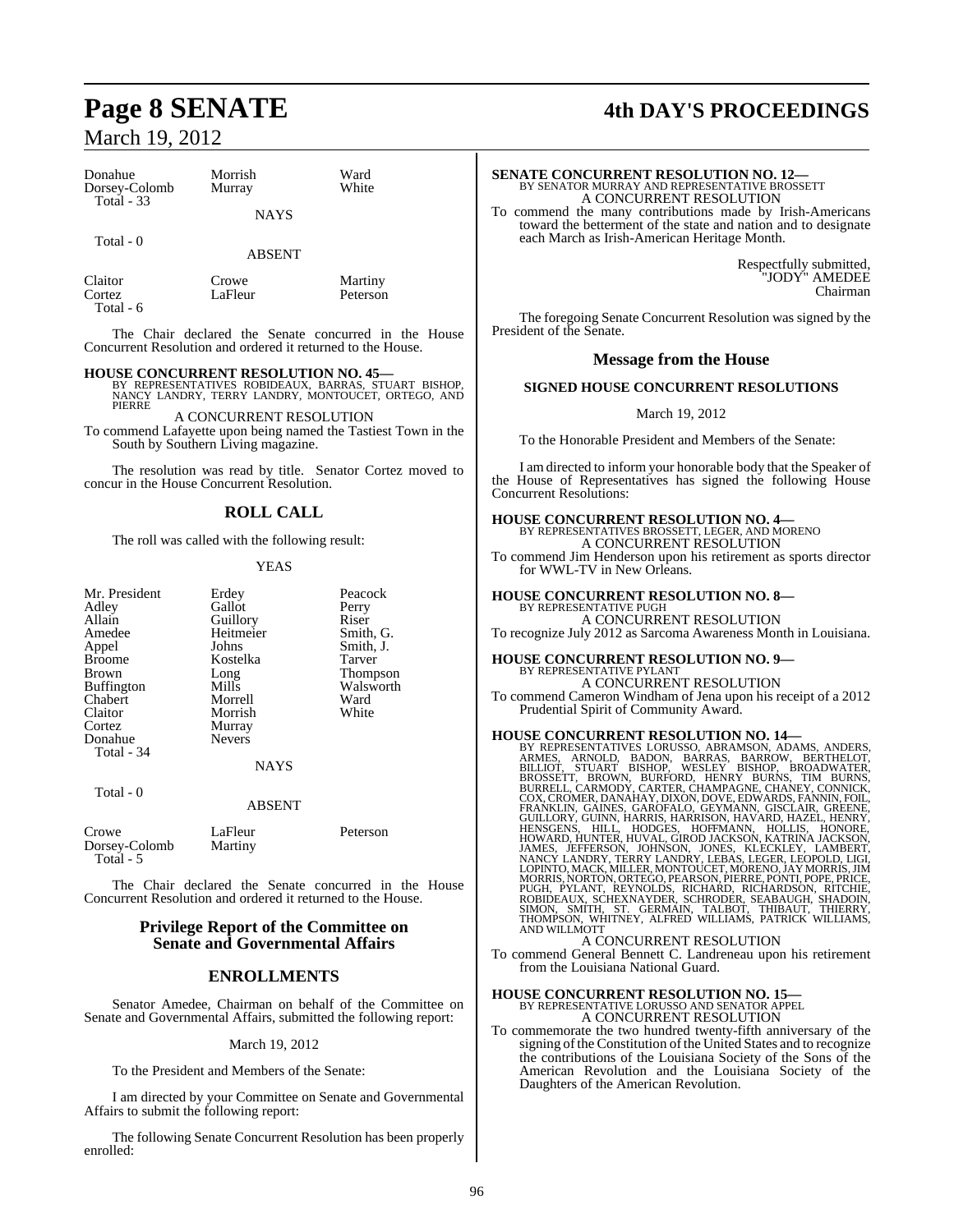## **4th DAY'S PROCEEDINGS Page 9 SENATE**

# March 19, 2012

#### **HOUSE CONCURRENT RESOLUTION NO. 17—**

BY REPRESENTATIVE KLECKLEY A CONCURRENT RESOLUTION

To commend the Public Administration Institute Student Association (PAISA) at Louisiana State University and to recognize April 13, 2012, as the fourteenth annual PAISA Day in the state of Louisiana.

# **HOUSE CONCURRENT RESOLUTION NO. 18—** BY REPRESENTATIVES HARRIS AND DIXON A CONCURRENT RESOLUTION

To expresssincere and heartfelt condolences upon the death of David V. Stock of Alexandria.

#### **HOUSE CONCURRENT RESOLUTION NO. 19—** BY REPRESENTATIVE HARRI

A CONCURRENT RESOLUTION

To expresssincere and heartfelt condolences upon the death of Terry Alan Mathews of Boyce.

# **HOUSE CONCURRENT RESOLUTION NO. 20—** BY REPRESENTATIVE PUGH

A CONCURRENT RESOLUTION

To recognize Tuesday, April 10, 2012, as Ponchatoula Strawberry Festival Day.

## **HOUSE CONCURRENT RESOLUTION NO. 21—** BY REPRESENTATIVE PUGH

A CONCURRENT RESOLUTION

To recognize Wednesday, May 9, 2012, as Elmer's Candy Day in the state of Louisiana.

HOUSE CONCURRENT RESOLUTION NO. 22—<br>BY REPRESENTATIVES CARTER, BARROW, BERTHELOT, EDWARDS, FOIL, GREENE, HAVARD, HODGES, HONORE, JAMES, LAMBERT,<br>MACK, PONTI, POPE, PRICE, RICHARDSON, SCHEXNAYDER, SMITH,<br>ST. GERMAIN, THIBAU

#### A CONCURRENT RESOLUTION

To expresssincere and heartfelt condolences upon the death of Victor Bussie, former longtime president of the Louisiana AFL-CIO.

## **HOUSE CONCURRENT RESOLUTION NO. 24—** BY REPRESENTATIVE HARRIS

A CONCURRENT RESOLUTION

To commend Roscoe Bolton of Alexandria upon the momentous occasion of his ninety-ninth birthday.

#### **HOUSE CONCURRENT RESOLUTION NO. 25—**

BY REPRESENTATIVE HARRIS A CONCURRENT RESOLUTION

To express sincere and heartfelt condolences upon the death of Lesley "Les" E. Golmon of Alexandria.

#### **HOUSE CONCURRENT RESOLUTION NO. 26—**

BY REPRESENTATIVE HOFFMANN AND SENATORS ADLEY, ALARIO,<br>ALLAIN, AMEDEE, APPEL, BROOME, BROOMN, BUFFINGTON,<br>CHABERT, CLAITOR, CORTEZ, CROWE, DONAHUE, DORSEY-<br>COLOMB, ERDEY, GALLOT, GUILLORY, HEITMEIER, JOHNS,<br>KOSTELKA, LAFLE

#### A CONCURRENT RESOLUTION

To express sincere and heartfelt condolences upon the death of John Clifton McDonald, M.D., chancellor emeritus of the Louisiana State University Health Sciences Center at Shreveport and dean emeritus of the School of Medicine in Shreveport.

## **HOUSE CONCURRENT RESOLUTION NO. 27—** BY REPRESENTATIVE CHANEY AND SENATOR THOMPSON

A CONCURRENT RESOLUTION

To commend and congratulate Cliff Dodge and his grandson Robert Brown for their efforts in preserving Cajun culture by constructing a handmade cypress pirogue.

HOUSE CONCURRENT RESOLUTION NO. 28—BY REPERESENTATIVE STUART BISHOP AND SENATORS ADLEY, ALARIO, ALLAIN, AMEDEE, APPEL, BROOME, BROWN, BUFFINGTON, CHABERT, CLAITOR, CORTEZ, CROWE, DONAHUE, DORSEY-COLOMB, ERDEY, GALLOT, GUIL

A CONCURRENT RESOLUTION

To commend the Ragin' Cajuns of the University of Louisiana at Lafayette upon winning the 2011 New Orleans Bowl.

# **HOUSE CONCURRENT RESOLUTION NO. 32—** BY REPRESENTATIVE LEGER

A CONCURRENT RESOLUTION

To commend William Joyce, Brandon Oldenburg, and Moonbot Studios in Shreveport upon winning the Oscar for Best Animated Short Film for The Fantastic Flying Books of Mr. Morris Lessmore at the Eighty-Fourth Annual Academy Awards.

**HOUSE CONCURRENT RESOLUTION NO. 33—**<br>BY REPRESENTATIVES KLECKLEY, ABRAMSON, ADAMS, ANDERS, ARNOLD, BANRAS, SAROLD, BILLIOT, SILLIOT, STUART BISHOP, WESLEY BISHOP, BROADWATER,<br>BILLIOT, STUART BISHOP, WESLEY BISHOP, BROADWA GUILLORY, GUINN, HARRIS, HARRISON, HAVARD, HAZEL, HENRY, HENISGENS, HIILL, HODGES, HOPFMANN, HOLLIS, HONGER, HOPENANN, HOLLIS, HONGER, INDIVIRANIS, JERRAY LANDER, LAMBERT, NANCY LANDRY, TERRY LANDRY, LEBAS, LEGER, LEOPOLD,

A CONCURRENT RESOLUTION<br>To commend the Louisiana State University Tigers football team upon the memorable and historic 2011 season.

## **HOUSE CONCURRENT RESOLUTION NO. 34—** BY REPRESENTATIVE COX

A CONCURRENT RESOLUTION

To commend posthumously the life of Lutrill Amos Payne, Sr.

## **HOUSE CONCURRENT RESOLUTION NO. 35—**

#### BY REPRESENTATIVE COX A CONCURRENT RESOLUTION

To express sincere and heartfelt condolences upon the death of the Reverend Dr. Joseph David Dupree, Jr.

HOUSE CONCURRENT RESOLUTION NO. 36—<br>BY REPRESENTATIVES DIXON, HARRIS, AND HAZEL AND SENATORS<br>ADLEY, ALARIO, ALLAIN, AMEDEE, APPEL, BROOME, BROWN,<br>BUFFINGTON, CHABERT, CLAITOR, CORTEZ, CROWE, DONAHUE,<br>DORSEY-COLOMB, ERDEY,

#### A CONCURRENT RESOLUTION

To express sincere and heartfelt condolences upon the death of former state representative Israel B. Curtis of Alexandria.

### **HOUSE CONCURRENT RESOLUTION NO. 37—** BY REPRESENTATIVE CARMODY AND SENATOR GALLOT A CONCURRENT RESOLUTION

To commend the members of Better than Ezra for their musical accomplishments and their contributions to the state of Louisiana.